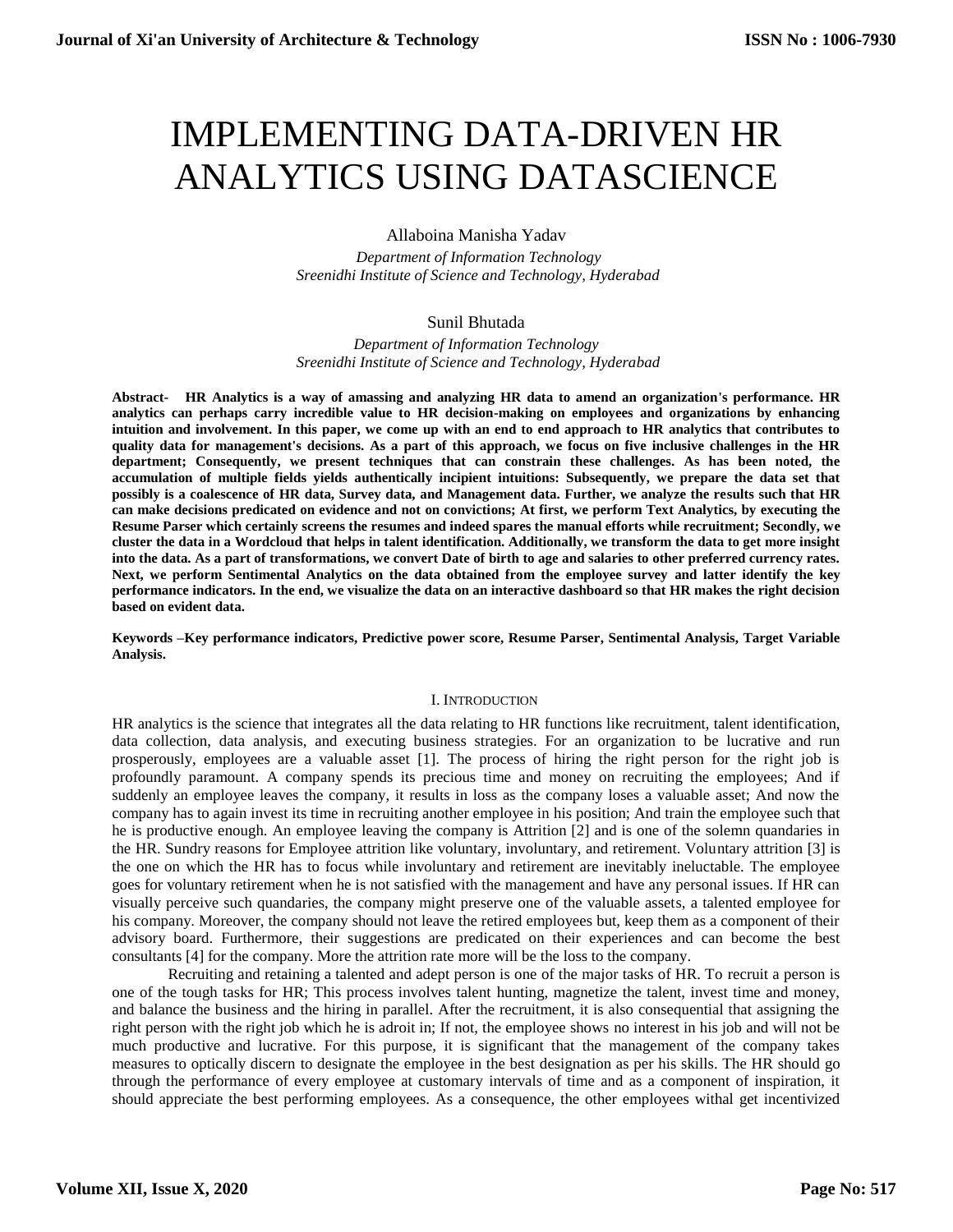and endeavor their best. Therefore, we can understand that the functions, orchestrating, and strategies of HR are predicated on the data and from the analysis of that data. Thus, HR analytics is a data-driven process and if it can be executed well becomes an end to end solution to the HR beginning from the recruitment, development, and Retention of an employee.

#### II. LITERATURE REVIEW

In this corporate world, it is not an exaggeration to verbally express that HR Analytics is a game-changer. The only thing that makes a distinction in the corporate world is the efficacious and efficient strategies of HR. The way HR is addressing the strategies to ameliorate the overall development of the company has been varying over the decades. Still, some major issues are taking a different form and stand as challenges before the HR. Bhawna Gaur and Sadia Riaz have compared HR Analytics to Artificial Intelligence [5] which utilizes the test of cognitive faculties, adaptability, and productivity. Boston Consulting Group has put forward many implicative inferences for the future [6] by introducing AI at the workplace. This has amended the performance and the Managers could expect competitive advantages by deciphering the prominent features in their strategies. For this, companies need to understand how computers and humans can develop each other's strengths. Every company takes a look at digital transformation. Artificial Intelligence, Machine Learning, IoT, and other technologies have established a sizably voluminous transformation in HR practices. Wearable IoT devices [7] like wrist bands, biometrics, and real-time data sensing contrivances were utilized by the companies to track the data of the employees. With the avail of Biometrics, the management could capture the login and log out timings and the efficacious working hours of an employee to track the productivity of an employee. With the wearable IOT wrist bands [8] they endeavored to capture and monitor the heart rate and the ThermoSensors which monitor the body temperature. By this, the management could additionally monitor the health of the employees. All the data accumulated from the employees was uploaded into the HRMS implement accessible by both the employee and the management. In this way, IoT has brought a transformation [9] of Human Resource Management in the workplace. Regardless of taking effective measures there exists additionally earnest issues in HR. Some of the typical quandaries [10] in HR analytics include identify the cognizance and skills in the organization, estimate the churn rate, manage the data, prognostication of success. The next section of the paper discusses identically tantamount.

#### III. CHALLENGES IN HR

HR Analytics is a data-driven process. A company has variants of data like recruitment data, training data, personal data, productivity data, financial data, day to day evaluation data, and the traditional HR datasets. HR handles all these data and is incredibly valued [11]. In the past, this data was usually unused or just arranged in rows and columns or put in tables and charts. Today in this digital world, we have concepts like Big data Analytics, Artificial intelligence, and Data Science, and various techniques can be implemented on the HR data to get more out of the data collected. It all depends on the way we use the data which can add increased productivity and improve the performance of an individual. So, the data collected can answer many questions of HR and additionally assist with the challenges in HR. Correct business decisions are the result of quality data

The significant challenges in HR analytics include:

- a) Data cleansing and quality data
- b) Identifying the skills and knowledge of the employees
- c) Estimating the Attrition Rate
- d) Predicting success

Any organization depends on its employees and its customers. Comprehending the employees and then exploring the digital world is the best strategy for an organization. HR collects data from its employees since the time of recruitment until their attrition. Interpreting and utilizing this data is a significant concept focused on HR Analytics.

For the efficient functioning of HR, it is significant to use the Data wisely. Subsequently, HR should take a few steps in collecting more data at times by taking surveys at various levels of management. Consequently, through analysis, the collected data contributes a good insight into what an employee wants from his Administrators. Finally, the company records quality data. However, it's a challenge to HR that how it should identify quality data.

Identifying the skills of an employee are also essential for HR Analytics. The company recruits a person primarily based on his talent required during the requirement. Additionally, he may have other complementary skills, but maybe of avail later. Suppose that there is any new project that demands specific skills, the Management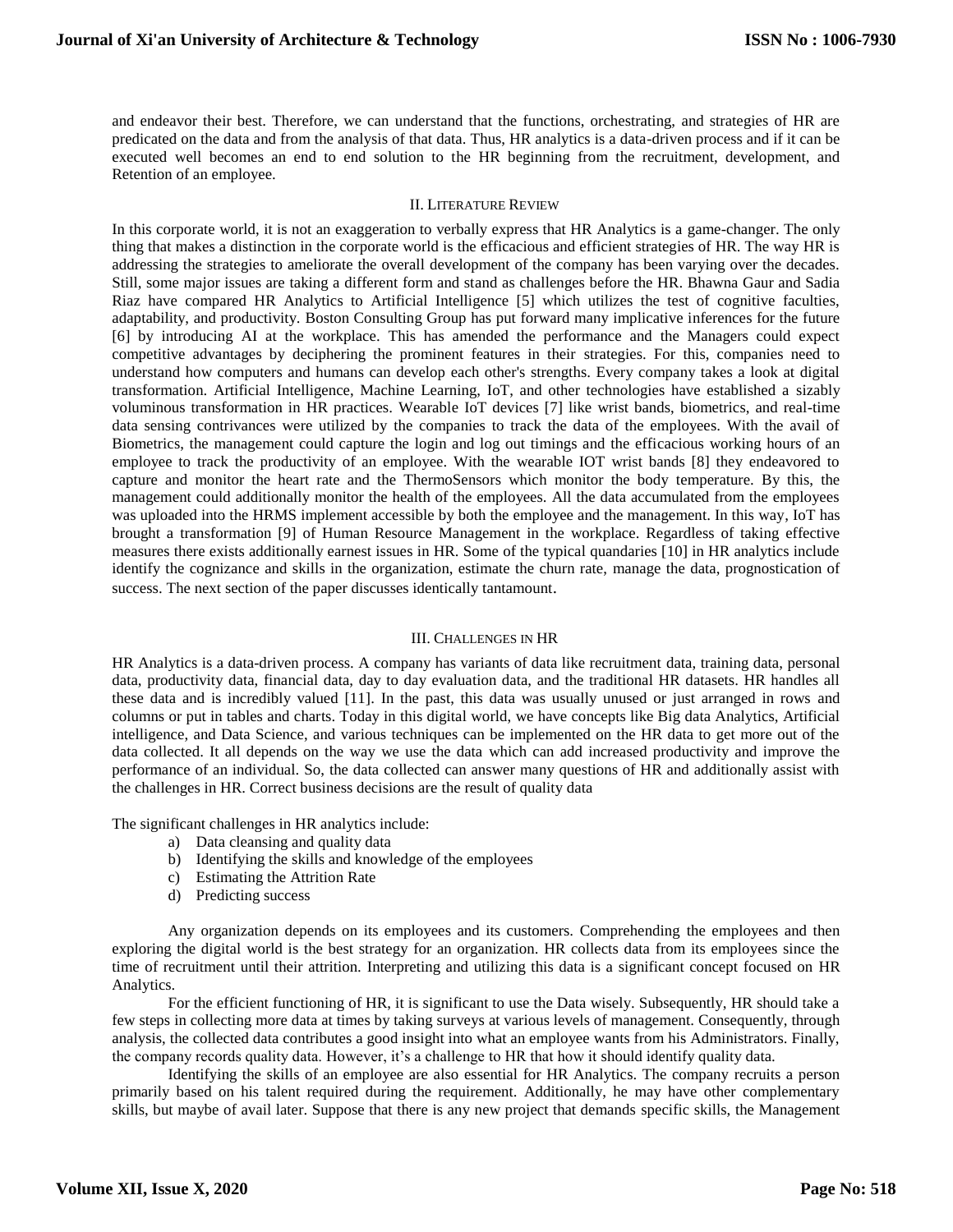should be ready to list the subsisting employees who can showcase their talents. Thus, the company can save time and money by identifying the skills of the organization.

Attrition, however, is one of the earnest issues in HR. Handling attrition wisely is a must, though concluded for an organization. If the company doesn't look at progression attrition, it results in a decline in productivity. To expel this, HR has to focus on the attributes that cause Attrition or the factors which may reduce the attrition rate.

Even the much intricate recruitment process is many times inefficient in predicting the success of the candidate. There can be many attributes that need to be verified for the success of a job. The company should incorporate success predictors based on the required skills along with cognitive assessments, skill tests, and previous profiles. These predictors should be used at regular intervals of time so that the company can assess itself. If there are undershoots, subsequently, Management can take the necessary measures. Now it's again a task for the HR to identify the attributes that may predict success.

#### IV. ARCHITECTURE DESIGN

The System design gives an end to end solution to HR. The below figure Fig.1 explains the flow of the process.

Initially, we perform Text Analytics in the context of Recruiting to screen the resumes and save the manual effort. Secondly, we perform target variable analysis in the context of Talent identification considering the identification of best-performing employees. Subsequently, we analyze the data obtained from the surveys conducted by the manager through Sentimental analysis. Latter we identify the key performance indicators by data clustering. Finally, we visualize the data such that HR can make decisions based on planning compensation to enhance productiveness.



Figure 1. Image showing the architecture of the Data driven HR Analytics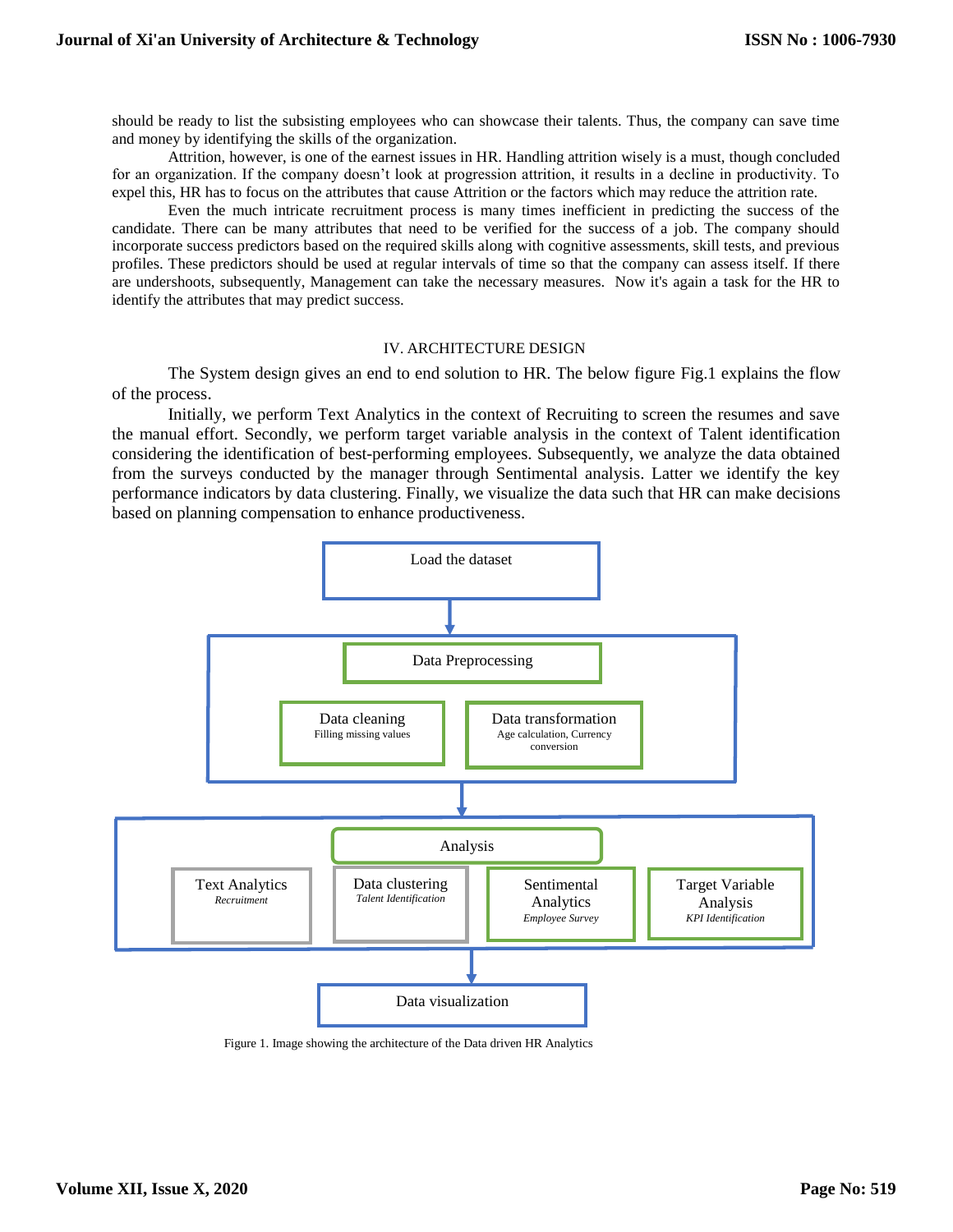#### *4.1 Text Analytics*

Resumes are unstructured documents that certainly enlist the personal and professional skills of a person. Briefly, a resume summarizes the professional and educational history of a person. A resume parser [12] is a program that significantly converts the unstructured data into structured data by extracting the knowledge and standardizing the information. This information indeed can be utilized for the evidence-based recommendation of the resume.

The input to the resume parser is primarily a resume, which can be PDF or Word formats. So, the resume parser design fortifies any of these formats. At first, we scan the documents. Subsequently, we have to extract the information from the resume. We do this by specifying keywords like name, education, email, skills. When the keywords match the words in the resume, the parser shall extract the data and exhibits the result as a data frame.



Figure 2. Flow chart of Resume Parser

#### *4.2 Data clustering*

Data clustering, a typical unsupervised learning technique for statistical analysis, is the process of creating clusters. A cluster is a group of similar and related things that indeed provides an incredible insight into the data. Several clustering algorithms are available based on the data clustered and the purpose of analysis.

Accordingly, Word Cloud is a data-clustering technique based on word frequency; The size of the words is proportional to their frequency in the given text. Word clouds can certainly help to identify the keywords. Moreover, the Word cloud visualization technique can reveal the patterns in a given text.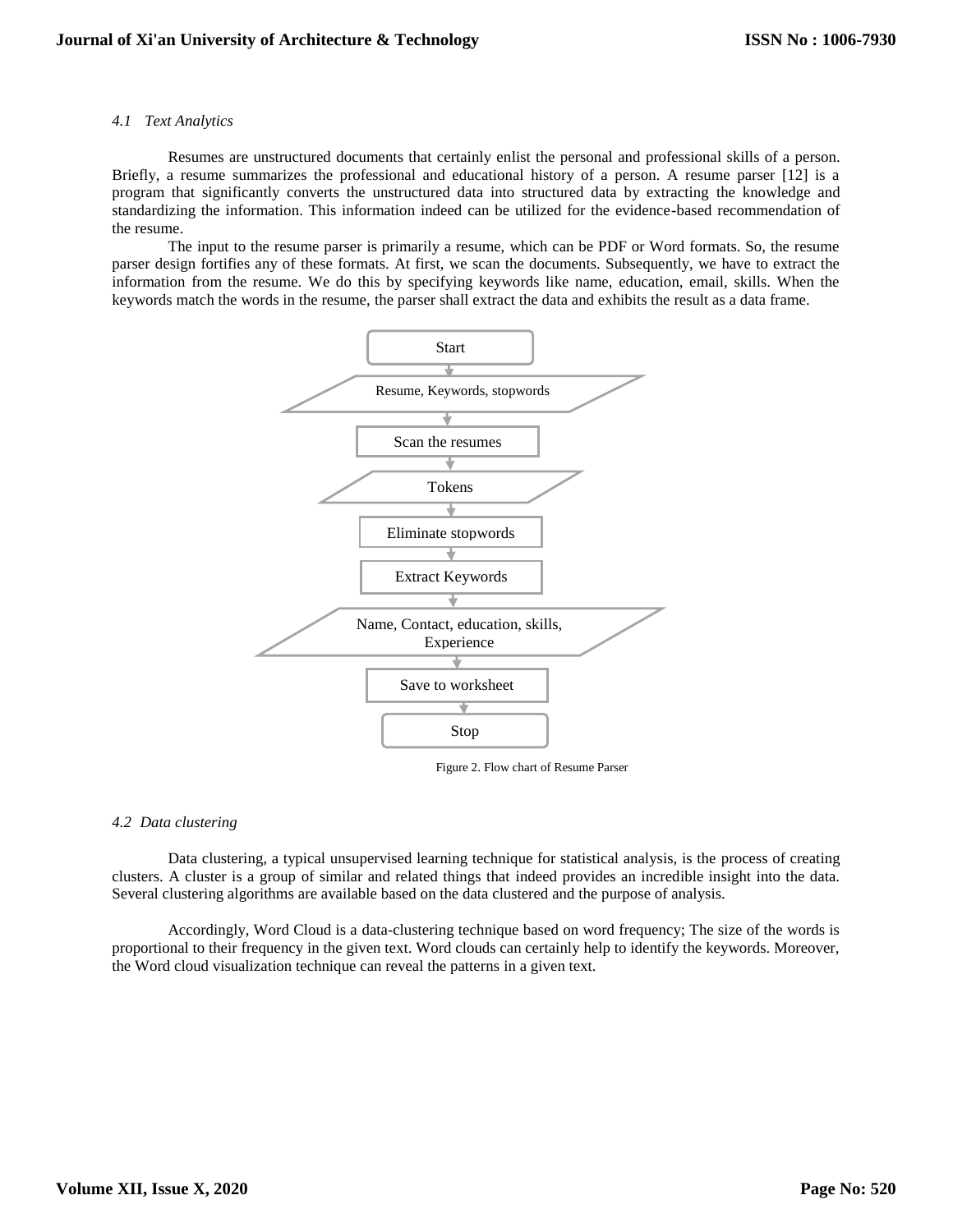

Figure3. Image showing a Wordcloud

### *4.3 Sentimental Analysis*

Sentimental Analysis is a method of text analytics that significantly analyzes and interprets the sentiments in a given text. Sentimental Analytics is a straightforward technique. Initially, we split the given text into tokens and phrases, and identify the phrases holding sentiments. Latter we assign scores to these phrases based on a predefined scale. Consequently, based on the values we assign to the phrases, we identify the emotions. Sentimental Analytics extracts biased data through intent analysis. Furthermore, Employee sentiment [13] analysis can be the answer to many questions.

#### *4.4 Target Variable Analysis*

Target variable analysis determines how the feature variables are affected by the target variable; Feature variables form the building blocks for the analysis whereas, the Target variable is one of the feature variables on which we base our analysis. The target variable varies as per the business requirements, goals, and availability of the data.

In this specific instance, we have the feature variables like monthly salary, total working hours, job role, and attrition; If attrition is our target variable, we can analyze how the feature variable monthly income effect the target variable, attrition. Ultimately, the management can minimize the impact of the target variable on the other feature variables by planning compensations.



Figure 4. Target variable Analysis

#### V. RESEARCH METHOD

Meaningful insight into the data makes significant metrics. Consequently, it is necessary to have a keen comprehension of data amassed and the context of its collection. For this, we conduct analyses such that we get a good insight. At the beginning of the process, we start with Resume Parsing. Resume Parser is a code inscribed in Python that utilizes the inbuilt packages like, PDF miner and Spacy. The package PDF miner is a text extraction implement that converts PDF formats into HTML, XML, or Word Formats. As the resumes submitted may be of different forms, we convert them to an analyzable format. Spacy is a python library that helps in Natural Language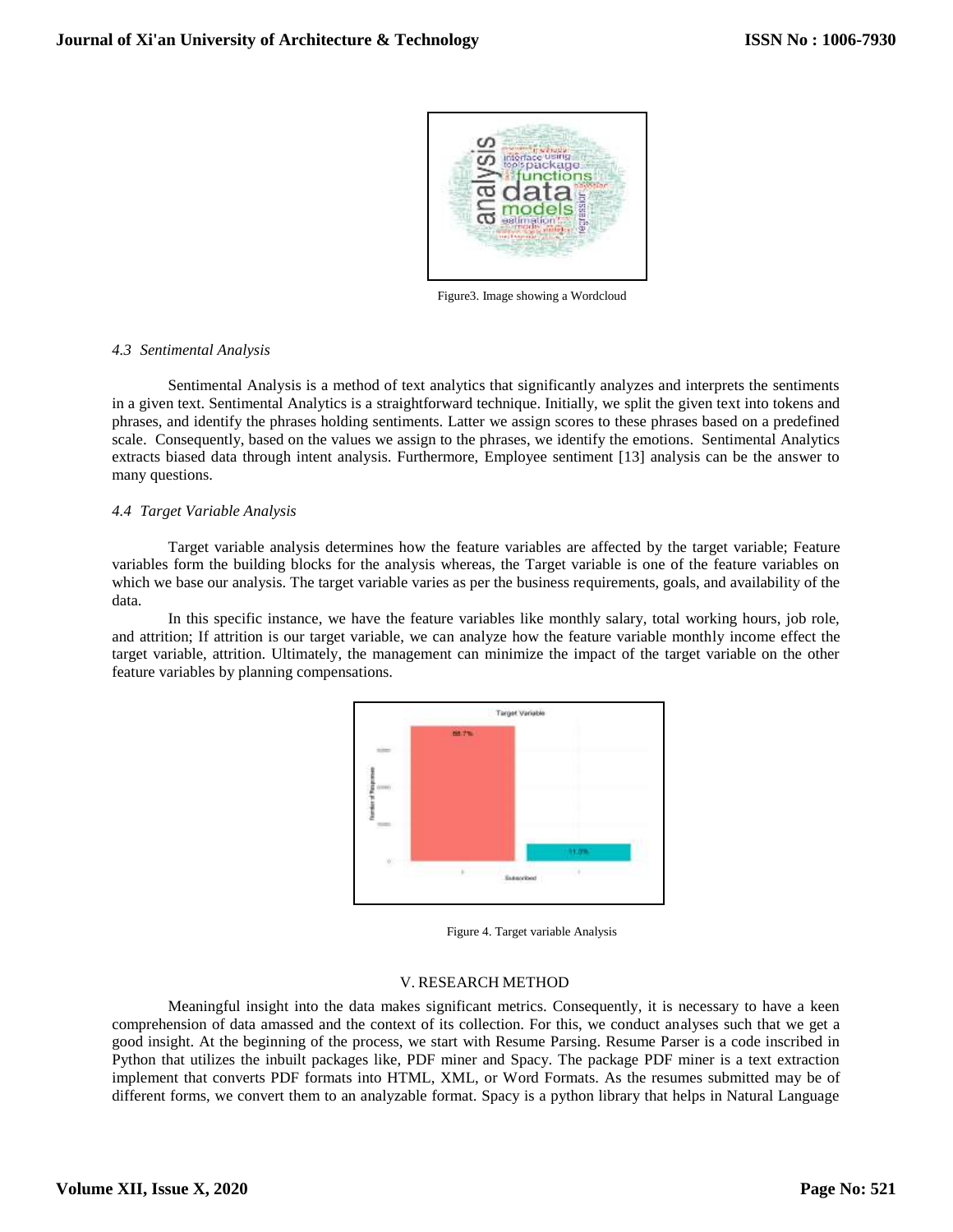Processing. For the tokenization of the resumes, we make use of the library Spacy. These tokens help in comparison with the keywords. For comparison, we make use of the Matcher. We further download the list of stopwords. The parser eliminates the stopwords and extracts the keywords. The keywords are the words that help us gain insight from Resumes like education, skills, experience. The output of the Resume parser shall be the data frame that lists all the required data from the resume and eliminating the rest. Thus, we perform screening of the resumes and thereby preserve manual efforts.



Figure 5. Image showing the process flow

Once the data frame gets saved into the worksheet, we have the additional skills of the employee in contrast to the skills he got selected in recruitment. Accordingly, we perform clustering on the available skills; For which we implement a Wordcloud. Wordcloud predication is on the groundwork of the word frequency. We can, therefore, get an idea of all the available skills in the organization. We can, furthermore, suggest the employees having specific skills at the onset of the new job description. Consequently, we formulate a code as per the requirement that lists the available skills. We make use of the python library Wordcloud and also counter to generate a Wordcloud.

If we are planning for analysis, we need to get ready with the dataset. For this, we need to clean and preprocess the data [14]. In the dataset used, there are some missing values that we have to handle. For making the best use of the data available, we transform the data such that we can get valuable insight. In this specific instance, we consider the attribute date of birth that, however, has nothing to do with analysis. In this case, we considerably transform the attribute date of birth to Age that preferably has a vital role to play. This process requires packages like DateTime and requests. As a consequence, we have a new field, Age added to our dataset. Currency conversion is also performed on the attribute salary, which is one of the key factors that influences the business. Eventually, our data is ready for analysis.

As a part of our process, we perform sentimental analysis on the Survey data. The survey conducted was at the manager level, which has the opinion of the employees on their job and management recorded on a five-point scale. This survey data is assumed to be the foundation of our analysis. Through the sentimental analysis, we can have an insight into the satisfaction levels of the employee, performance ratings, and decision on attrition. We can further make use of this analysis for predicting the attrition rate and compensation planning to preserve a talent.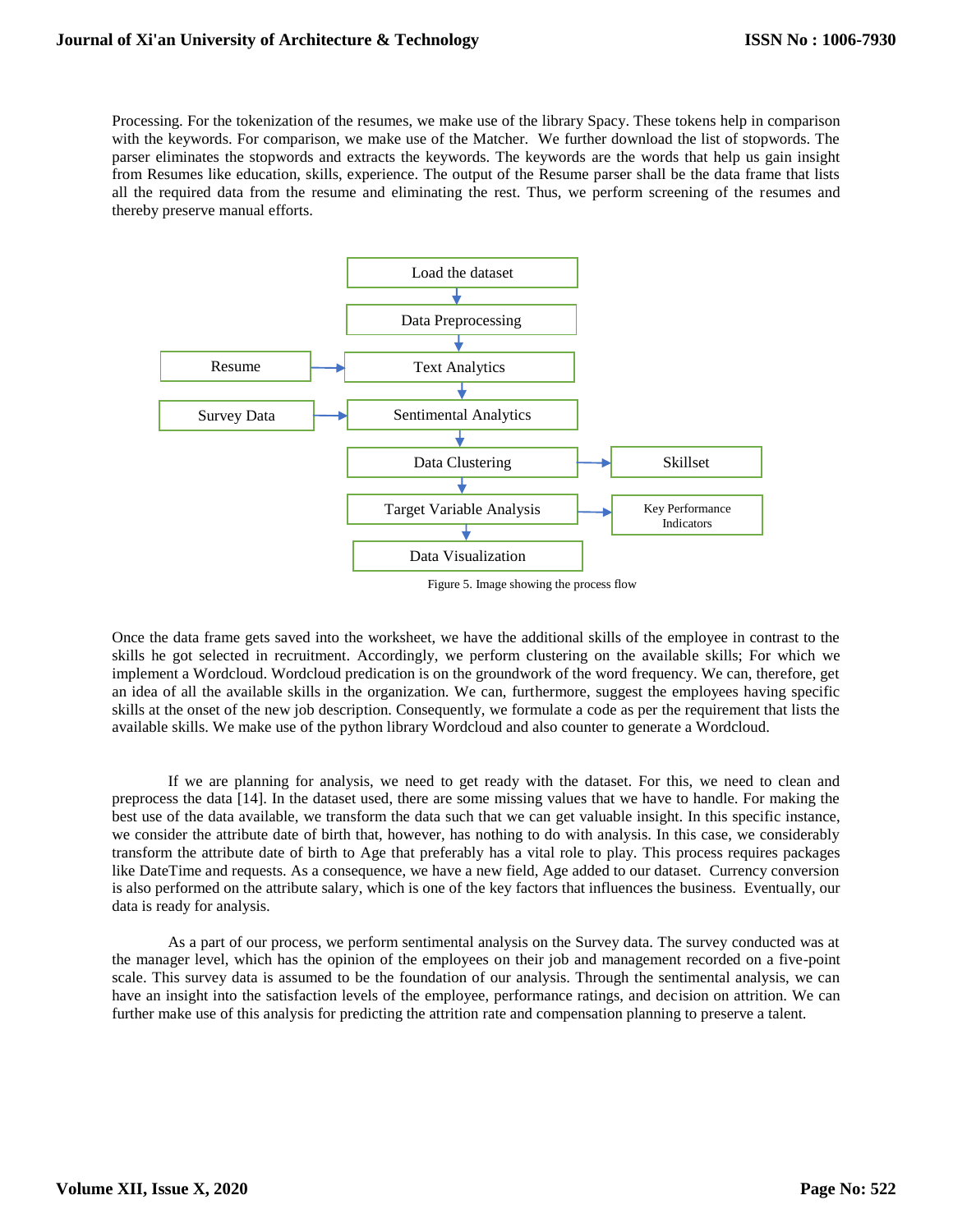

Figure 6. Image showing the Predictive Power Score for attrition

The next step in our process is to identify the key performance indicators. Key performance indicators [15] are, in fact, the features that influence the workflow. To order to obtain the Key performance indicators, we perform the predictive power score analysis as a part of Target variable analysis. The Predictive Power Score is significantly the quick data exploratory asymmetric technique that determines the linear and nonlinear relationships of the data correspondingly on a score ranging from 0 to 1. The representation of this score is on a symmetric matrix. For this, we acknowledge the most buzzing word, attrition as our target variable, and indeed obtain the relationship of the attribute attrition with the other attributes. We use the libraries' pandas, seaborn, and NumPy for the matrix. Thus, we perform the target variable analysis using the predictive power score and feature selection.

We finally visualize our findings on the interactive dashboard developed using the dash library and its components. The results of our analysis can not only be understood by the data scientist but also by the manager.

#### VI. RESULTS

This section emphasizes the results obtained at each level of the process, Data-Driven HR Analytics. Starting with the resumes and recruitment, we have succeeded in analyzing the resumes using Text Analytics. The Resume Parser could extract useful data from the Resume and present the data frame. The output of the Resume Parser, the data frame is shown below in Fig.7.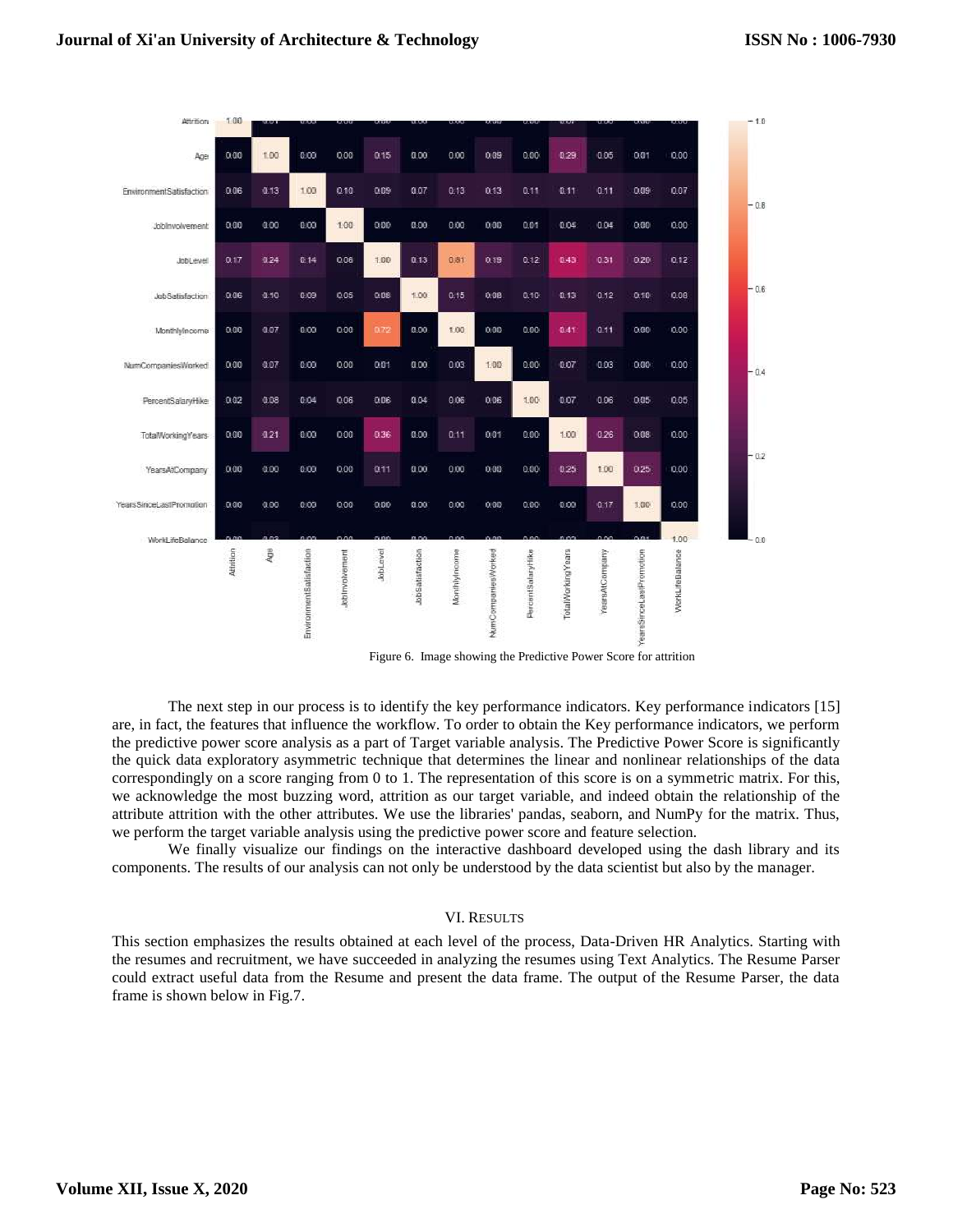```
ſ
'education': [('B.tech', '2018')],
 'email': 'allaboinamanisha@gmail.com',
'mobile_number': '9000146057',
'name': 'Allaboina Manisha Yadav',
 'skills': ['Operating systems',
'Linux',
'Automation',
'Python',
'Css',
'Website',
'Django',<br>'Opencv',
'Programming',
 C^1.
'total_experience': 2.
\mathcal{Y}1
```
Figure 7. Output of Resume Parser

We have extracted Education, email, contact number, name, skills, and experience from the resume. This data frame is exported to the excel by using the python packages for ETL like xlrd and xlwt.



Figure 8. Word cloud of available Talents

Secondly, we identified the skills of the organization by clustering analysis and consequently generating the word cloud shown in Fig 8. We have also displayed the skills on the bar graph (Fig. 9). The results are shown below.



Figure 9: Image showing the frequency on talents based on which the word cloud is formed.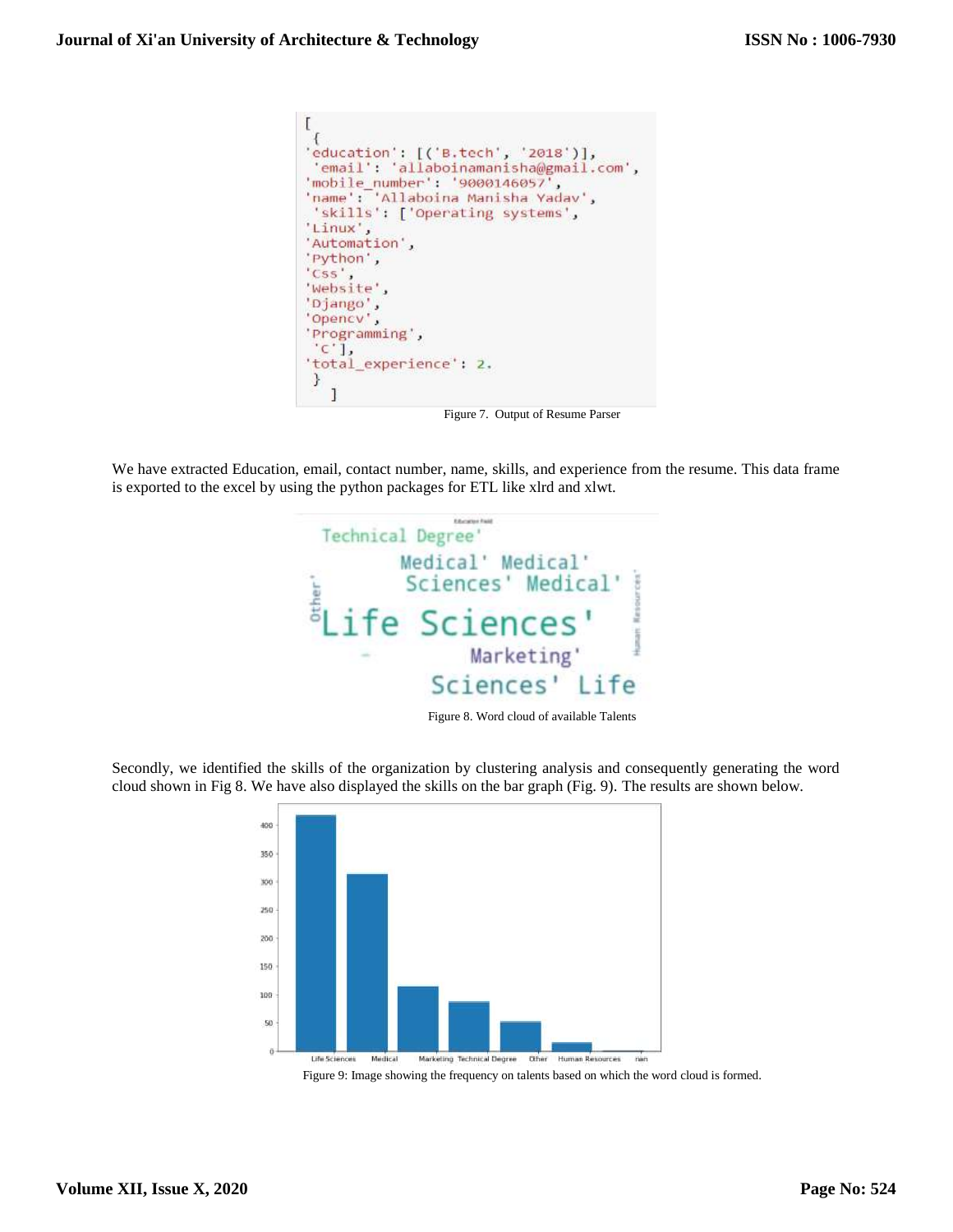Consequently, we have preprocessed the data to make it ready for analysis. As we have said earlier, we have transformed the date of birth to age and filled the missing last names and first names of the employees. The results are displayed below;

| Employee_Numb( v First_Nan v Last_Nan v Gend v Date of Bir v Age |               |              |   |            | Contact_numby Email |                             | <b>v</b> SALARY USI v E |  |
|------------------------------------------------------------------|---------------|--------------|---|------------|---------------------|-----------------------------|-------------------------|--|
| 850297                                                           | Shawna        | <b>Buck</b>  |   | 12/12/1971 | 7027717149          | shawna.buck@gmail.com       | 119090                  |  |
| 304721                                                           | Nathaniel     | <b>Burke</b> | M | 10/31/1993 | 2317656923          | nathaniel.burke@walmart.com | 117991                  |  |
| 412317                                                           | Elisabeth     | Foster       |   | 11/26/1994 | 2707494774          | elisabeth.foster@gmail.com  | 161045                  |  |
| 621375                                                           | <b>Briana</b> |              |   | 11/24/1975 | 2196238216          | briana.lancaster@yahoo.com  | 142616                  |  |
| 707640                                                           | Entalla       | Dottor       |   | 211211005  | 0010770406          | octolla pottar@amail.com    | 105706                  |  |

Figure 10. Image showing the datasheet before preprocessing and having missing values.

| Wrap Cell Content: 16<br>Export: |                     |     | Đ<br>Fetch rows: |                             |            |                    |              |   |  |
|----------------------------------|---------------------|-----|------------------|-----------------------------|------------|--------------------|--------------|---|--|
| Gender                           | Date of birth       | Age | Contact_number   | Email                       | Salary USD | Salary INR         | Salary GBP   | Λ |  |
| F                                | 1971-12-12 00:00:00 | 48  | 7027717149       | shawna.buck@gmail.com       | 119090     | 8664273.9884862    | 93277.17290. |   |  |
| M                                | 1993-10-31 00:00:00 | 26  | 2317656923       | nathaniel.burke@walmart.com | 117991     | 8584317.341300491  | 92416.381796 |   |  |
| F                                | 1994-11-26 00:00:00 | 25  | 2707494774       | elisabeth.foster@gmail.com  | 161045     | 11716668.10375145  | 126138.4021  |   |  |
| F                                | 1975-11-24 00:00:00 | 44  | 2196238216       | briana.lancaster@yahoo.com  | 142616     | 10375884.617868403 | 111703.89865 |   |  |
| F                                | 1995-03-13 00:00:00 | 24  | 9076778486       | estella.potter@gmail.com    | 135706     | 9873154.470413204  | 106291.64519 |   |  |
| M                                | 1991-10-13 00:00:00 | 28  | 2365978196       | lamont.woods@hotmail.com    | 173027     | 12588406.544678831 | 135523.2966  |   |  |
| F                                | 1984-09-15 00:00:00 | 35  | 2103961493       | melinda.lopez@hotmail.com   | 41287      | 3003794.4425445446 | 32338.01862  |   |  |
| F                                | 1958-06-19 00:00:00 | 61  | 2363736712       | shanna.silva@gmail.com      | 85833      | 6244694.174605224  | 67228.647089 |   |  |
| ۴                                | 1961-08-31 00:00:00 | 58  | 4237961535       | jasmine.freeman@gmail.com   | 154216     | 11219831.030383643 | 120789.59187 |   |  |

Figure 11. Result of Preprocessing and data transformation

As discussed earlier, we considered the attribute attrition as the target variable and have performed the target variable analysis. As a part of this analysis, we have calculated the Predictive power score and analyzed how the other feature variables attribute influence attrition.

| X: Attrition                  | Y: job satisfaction        | <b>Predictive Power Score</b> |
|-------------------------------|----------------------------|-------------------------------|
| Monthly income                | Job level                  | 0.81                          |
| <b>Total working Years</b>    | Monthly income             | 0.41                          |
| Age                           | Job level                  | 0.24                          |
| <b>Total working Years</b>    | Job level                  | 0.43                          |
| Years since last<br>promotion | Years at the company       | 0.25                          |
| Job level                     | <b>Total working Years</b> | 0.36                          |

Table-1. Table displaying the Predictive Power Score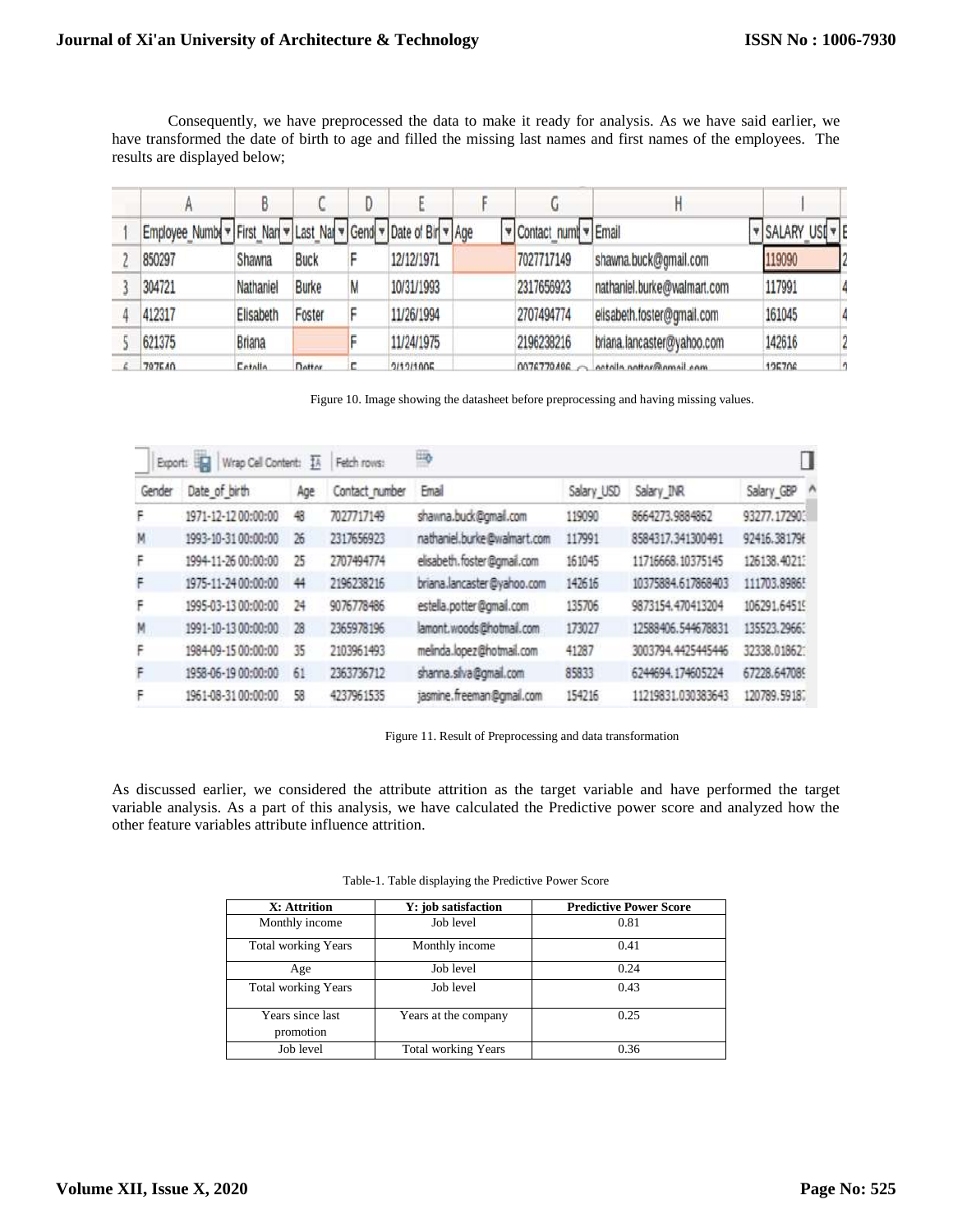From the above table (Table 1), it is clear that Monthly income and corresponding job-level have the highest PPS, symbolizing the influence of these attributes on attrition. Next, we have total working years and job level with high PPS. We latter predict the attrition rate using the Random Forest Classifier, and the F1 score is given below table 2.

|                     | Precision | Recall | F1-score | support |
|---------------------|-----------|--------|----------|---------|
|                     | 0.90      | 0.93   | 0.91     | 245     |
|                     | 0.57      | 0.49   | 0.53     | 49      |
| accuracy            |           |        | 0.85     | 294     |
| Macro<br>average    | 0.74      | 0.71   | 0.72     | 294     |
| Weighted<br>average | 0.85      | 0.85   | 0.85     | 294     |

Table-2. Table displaying the F1 score of Random Forest Classifier

With this Random forest classifier, we obtain the feature importance so that we can identify the Key performance indicators. From the figure, the top five performance indicators are no Over Time, StockOptionalLevel, Job Level, Monthly Income, and Job Satisfaction.



The following image (Fig. 13) shows the dashboard, which displays statistics of the company. This interactive dashboard assists the manager in identifying the factors that affect the performance and those influencing the attrition rate. A glimpse of the dashboard outfits a complete view of the business. We design the dashboard in such a way that almost every data field is involved in this visualization. The dashboard visualizes the comprehensive report of the Analytics.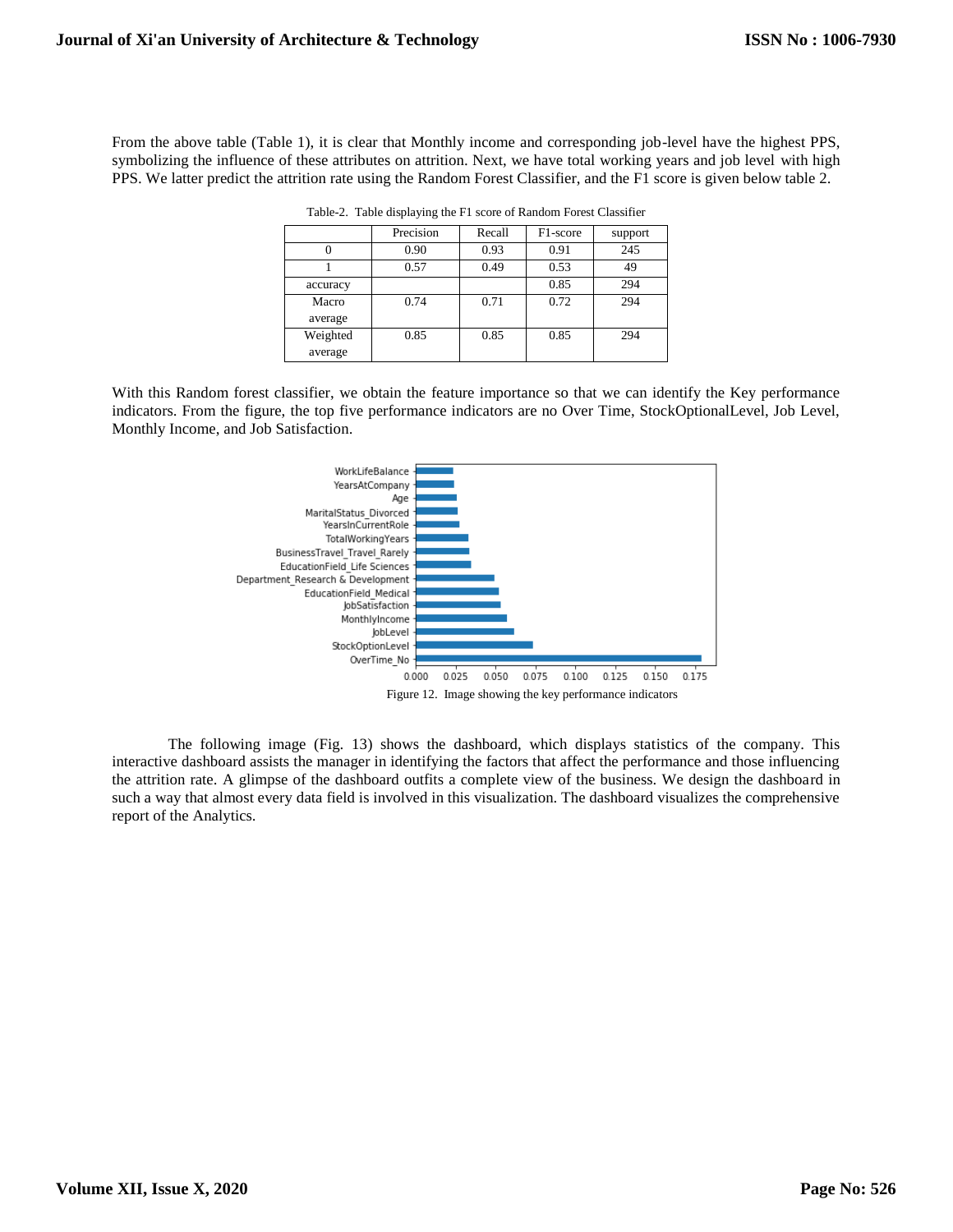

Figure 13. Image of the HR Analytics dashboard

#### VII. CONCLUSION

To conclude, Data Science is ruling this world with no bounds. Irrespective of the field of research, it can be made use of anywhere. The HR department is one that deals with more and more and data. We come up with a module which helps the HR in analyzing their data. This paper has focused on the significant issues and challenges in HR. The proposed system Data-Driven HR Analytics developed based on Data Science enhances and simplifies the performance of HR. The process was followed by analyzing the data and gaining incredible insight into the data. Correspondingly, the dashboard visualizes the results such that HR can make immediate decisions and implement strategies.

#### REFERENCES

- [1] Dilip Singh Sisodia, Somdutta Vishwakarma, Abinash Pujahari, "Evaluation of Machine Learning Models for Employee Churn Prediction" in Proceedings of the International Conference on Inventive Computing and Informatics, 2017.
- [2] Neil Brockett, Catriona Clarke, Michele Berlingerio, Sourav Dutta, "A System for Analysis and Remediation of Attrition", IEEE International Conference on Big Data (Big Data), 2019.
- [3] Moninder Singh, Kush R. Varshney, Jun Wang, Aleksandra Mojsilovic, Alisia R. Gill, Patricia I. Faur and Raphael Ezry, "An Analytics Approach for Proactively Combating Voluntary Attrition of Employees", IEEE 12th International Conference on Data Mining Workshops, 2012.
- [4] Chiradeep BasuMallic, What Is Employee Attrition, HR Technologist.
- [5] Bhawna Gaur, Sadia Riaz, "A Two-Tier Solution to Converge People Analytics into HR Practices" in 4th International Conference on Information Systems and Computer Networks (ISCON) GLA University, Mathura, UP, India, Nov 21-22, 2019.
- [6] Reshaping Business with Artificial Intelligence, Findings from the 2017 Artificial Intelligence Global Executive Study and Research Project, (2017).
- [7] Stefan Strohmeier, "Smart HRM a Delphi study on the application and consequences of the Internet of Things in Human Resource Management", in The International Journal of Human Resource Management, 2018.